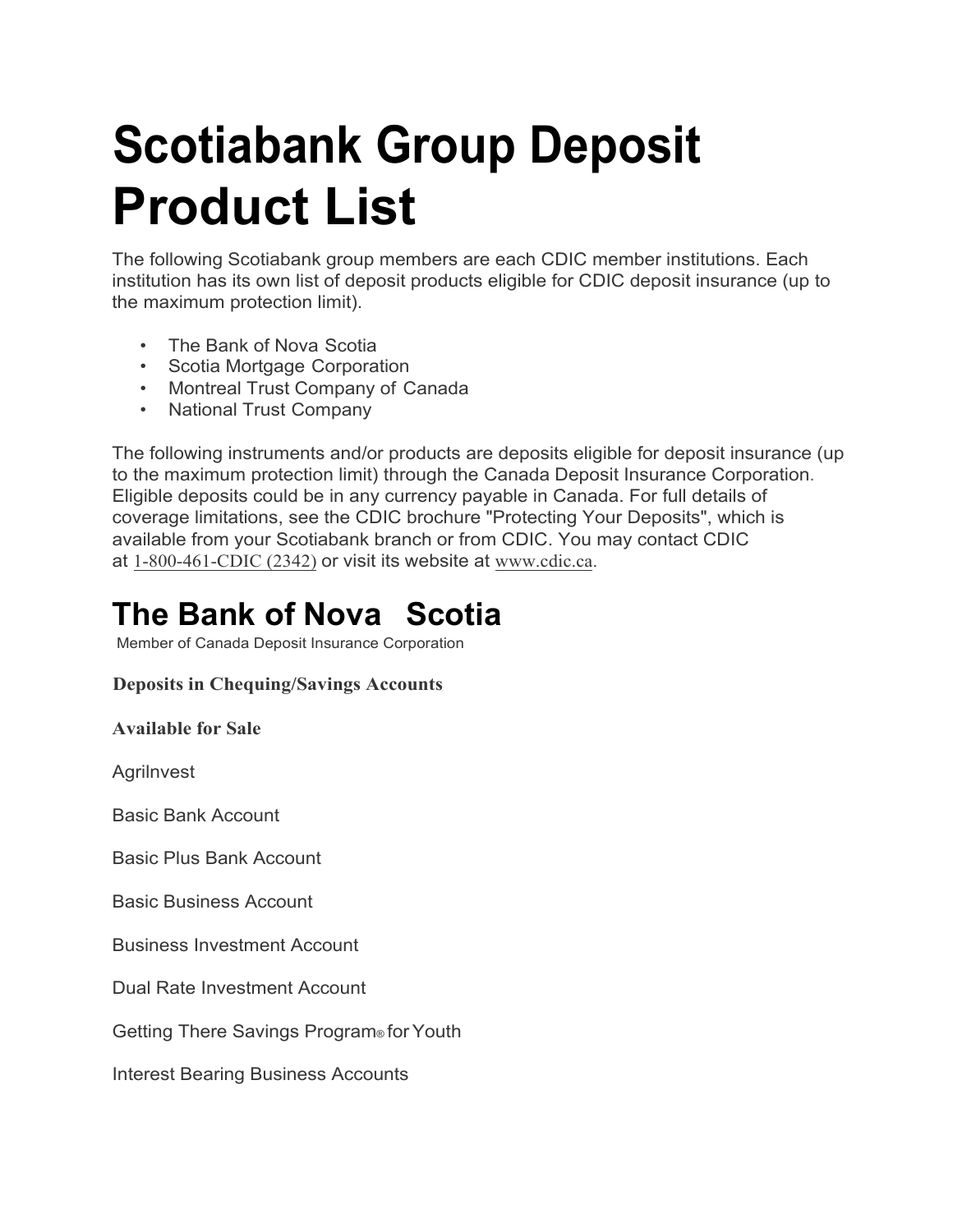Money Master® Savings Account Preferred Package Right Size Account for business Right Size Savings for business Scotia Community Account Plan Scotia Euro Daily Interest Savings Account Scotia U.S. Dollar Daily Interest Account Scotiabank Momentum PLUS Savings Account ScotiaOne Account Plan for agriculture Select Account for business SPP Plus Account Plan Student Banking AdvantageTM Plan Term Bonus Account Ultimate Package USO ClearThrough Account **Not Available for Sale** Account Plan for business Business Interest Account Corporate Deposit Account Daily Interest Savings - Home Ownership Savings Plan Institutional Deposit Account Interest Savings Account Low Fee Account for business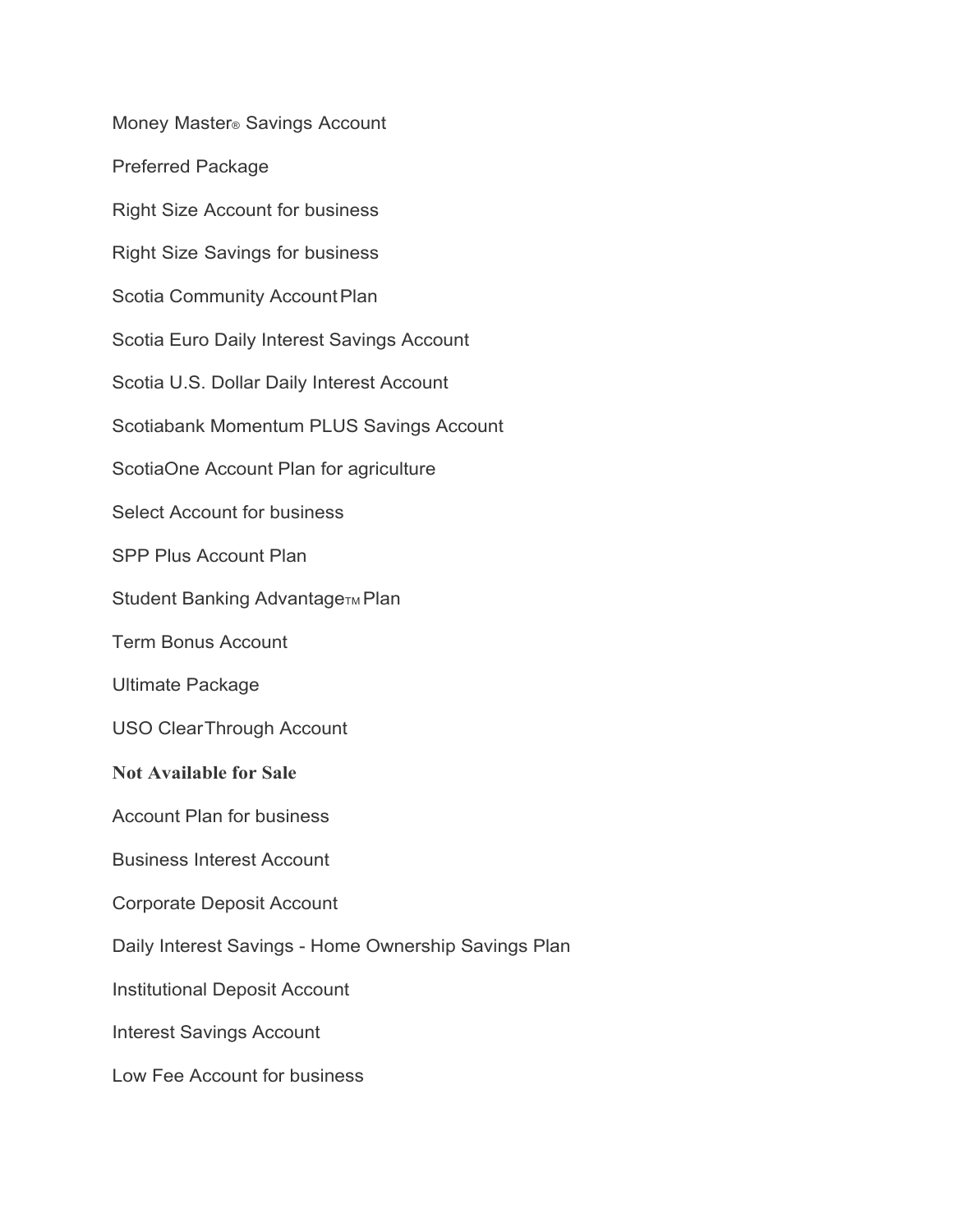Money Master for business<sub>TM</sub> Notice Investment Account Powerchequing<sub>TM</sub> Account Scotia All-in-One Account Scotia Blue Chip SavingsAccount Scotia Chequing Account Scotia Executive Money Master Account Scotia Gain Plan® Investment Savings Account Scotia Scotia One Service Scotia Plus® Program for Seniors Scotia Power Savings Account<sup>™</sup> Scotia Power Savings for business Scotia Private Banking Account Scotia Value® Account Scotiabank Momentum Chequing Account Scotiabank Momentum Savings Account ScotiaClub Account ScotiaOne Account Plan for business Treasury Account **Other** Bank Official Cheque Certified Cheque **Draft**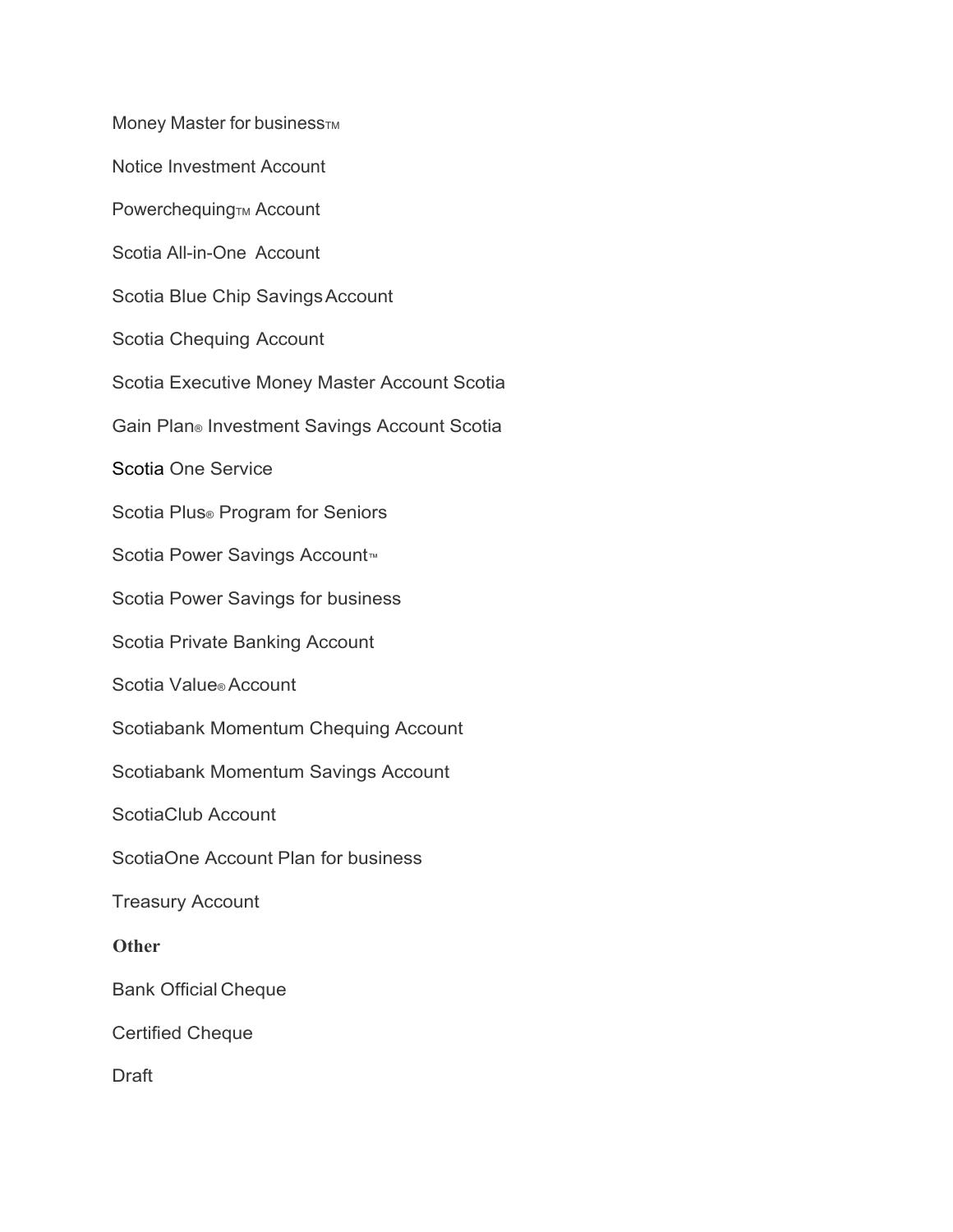GIC Interest Cheque Money Order Pre-paid Letters of Credit Wire/Telephone Transfer **Deposits Not Directly Available to Customers** Accrued Interest Payable onDeposits Items in Transit Outstanding Payments to Customers Personal Trust Float Funds Cash Balances Proceeds of Collections Pending Remittance Scotia® Self-Directed Cash Balances **Deposits in Non-Registered Accounts Available for Sale** Agrilnvest Deposit Account Cashable GIC Crowd Deposit Account Guaranteed Income Optimizer Investment Cash (BNS Dealer Only) Non-Personal Redeemable GIC Non-Redeemable GIC Notice Plan Personal Redeemable GIC Pre-Paid Letters of Credit Scotiabank Savings Accelerator Account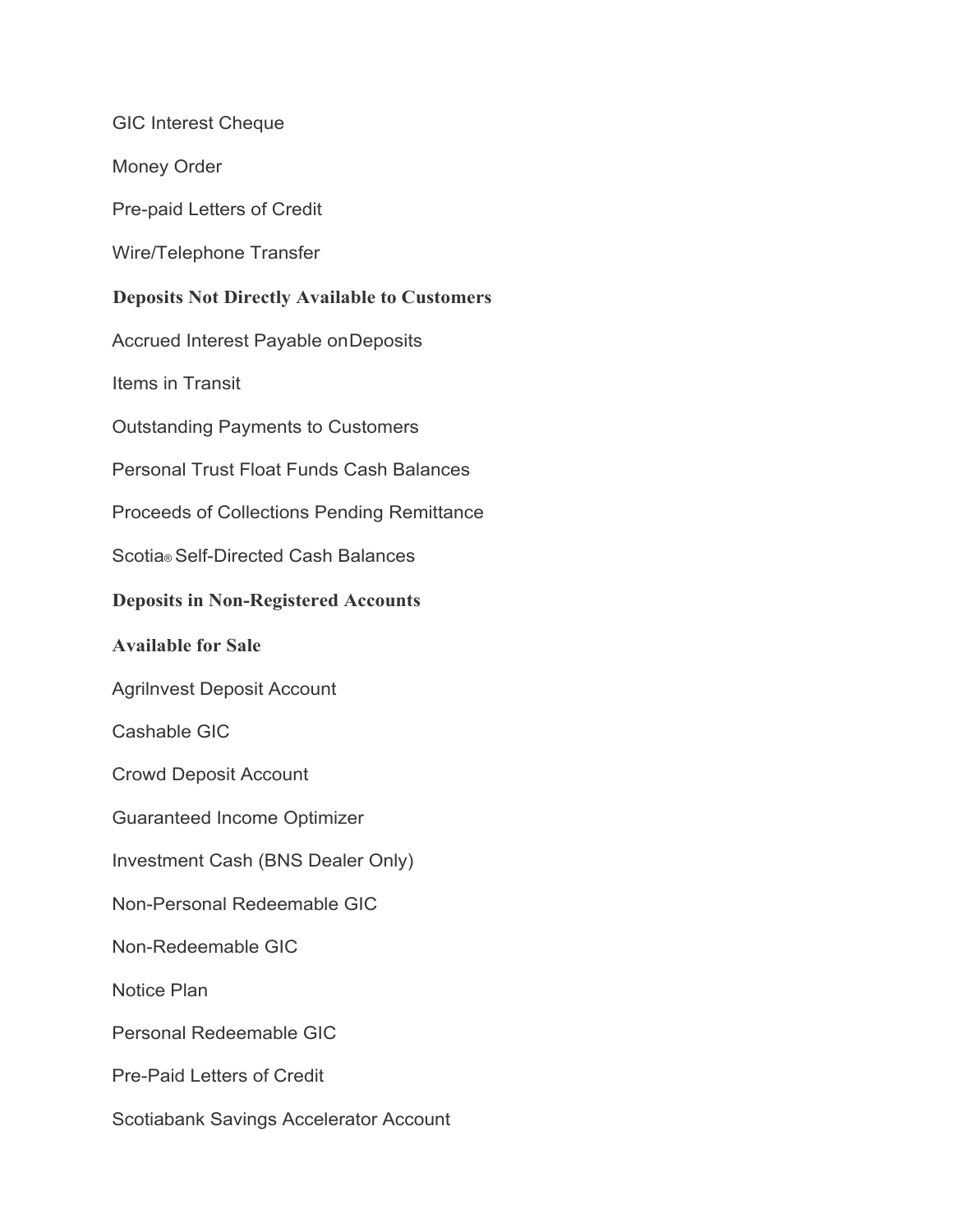Scotiabank Market Linked GIC

Trust/Sub-Account Plan

**Not Available for Sale** 

Accelerated-Rate GIC

G7 Stock-Indexed GIC

Scotia Dividend Fund GIC

Scotia GIC with Flex

Scotia Market Powered GIC

Scotiabank Equity Powered GIC - American Growth

Scotiabank Equity Powered GIC - Canadian Growth

Scotiabank Equity Powered GIC - Canadian Guaranteed Return

Scotiabank Equity Powered GIC - Canadian Income

Scotiabank Equity Powered GIC - Global Growth

Scotiabank Index Powered GIC

The Ultimate Laddered GIC

U.S. Market Stock-Indexed GIC

Variable Rate GIC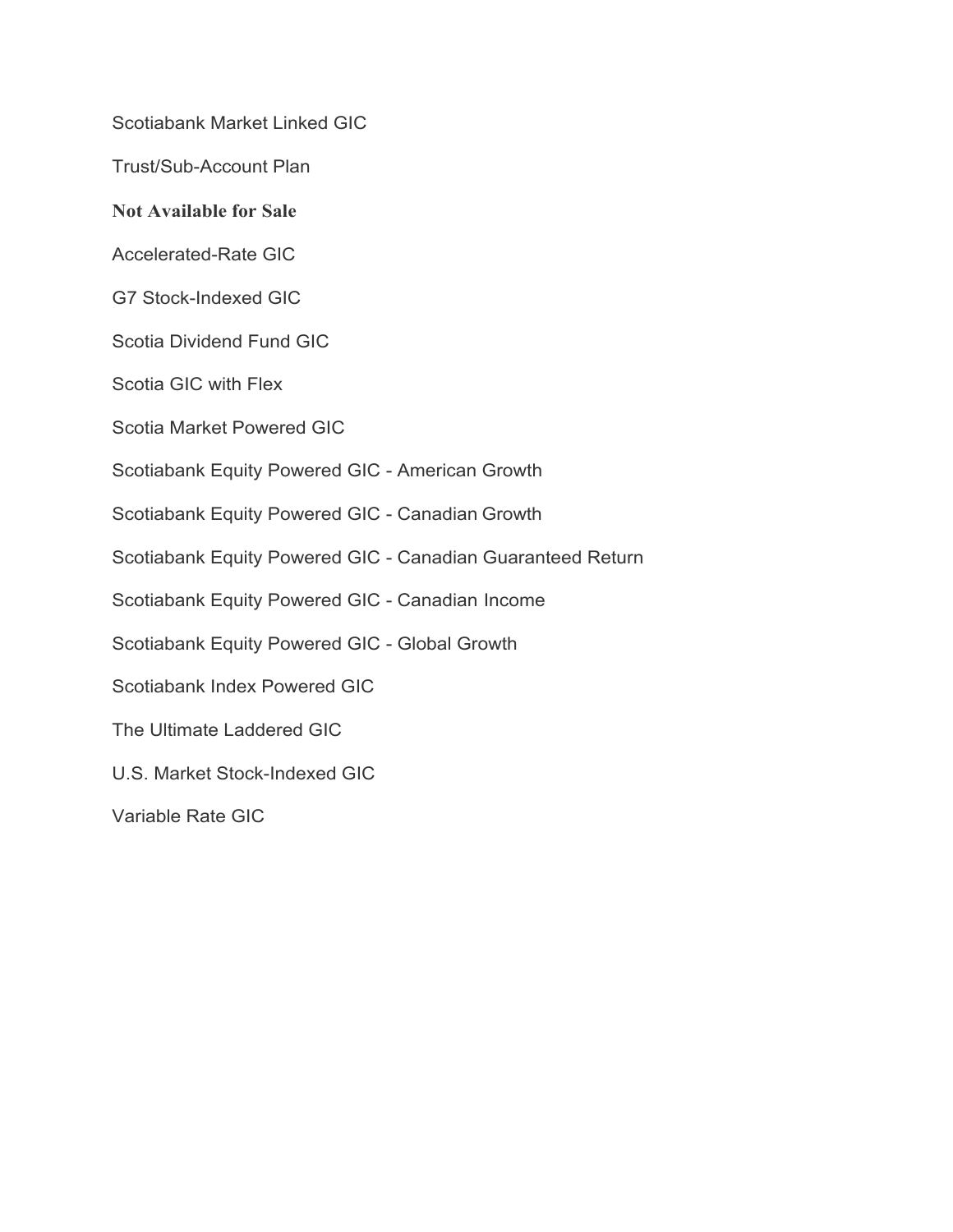# **Deposits in Tax-Free Savings Accounts (TFSA) Available for Sale** Bank of Nova Scotia Investment Savings Account Cashable GIC Guaranteed Income Optimizer Investment Cash (BNS Dealer Only) Non-Redeemable GIC Personal Redeemable GIC Scotiabank Savings Accelerator Account Scotiabank Market Linked GIC **Not Available for Sale** Accelerated-Rate GIC G7 Stock-Indexed GIC Scotia GIC with Flex Scotiabank Equity Powered GIC - American Growth Scotiabank Equity Powered GIC - Canadian Growth Scotiabank Equity Powered GIC - Canadian Guaranteed Return Scotiabank Equity Powered GIC - Canadian Income Scotiabank Equity Powered GIC - Global Growth Scotiabank Index Powered GIC The Ultimate Laddered GIC U.S. Market Stock Indexed GIC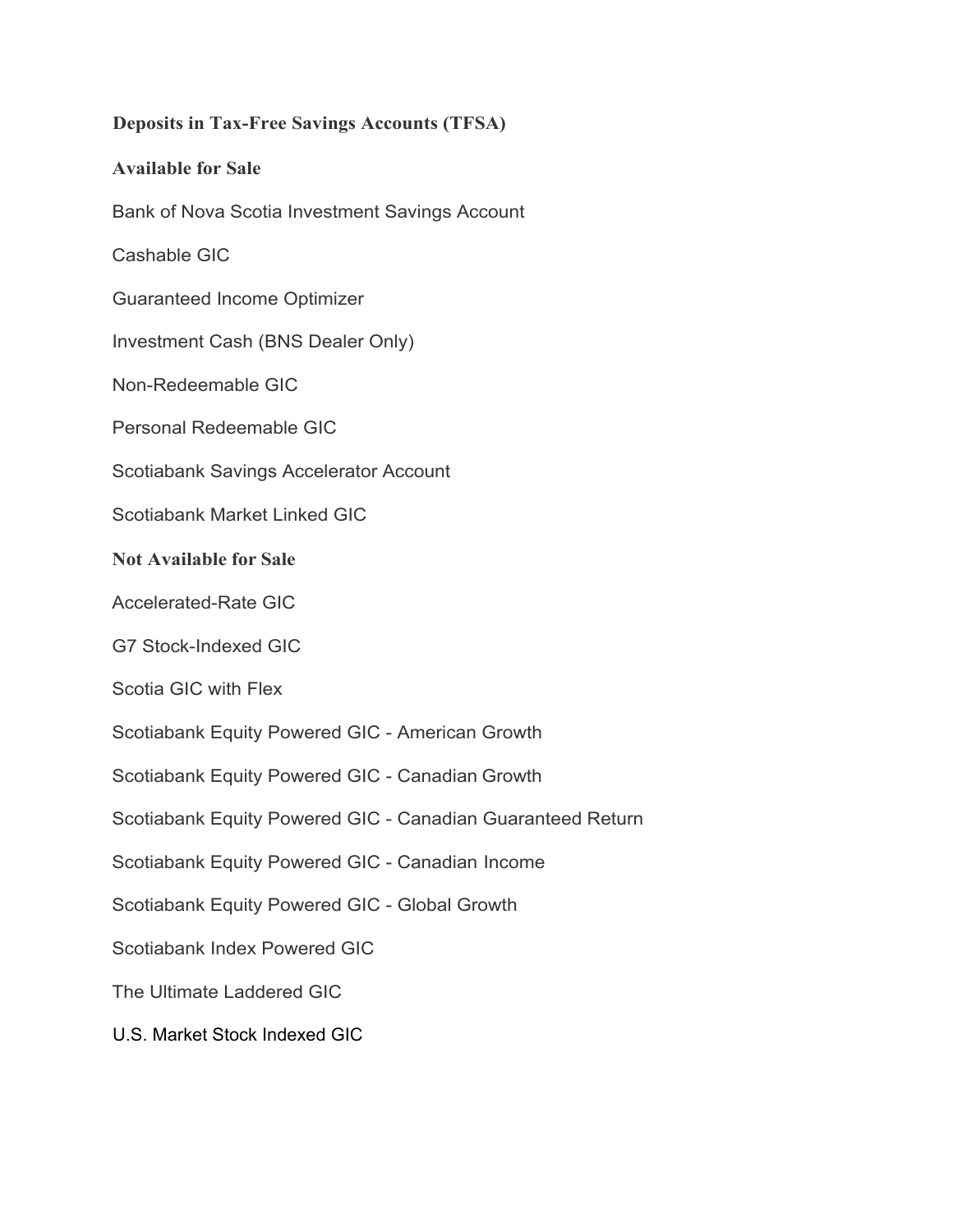#### **Deposits in: Registered Retirement Savings Plans (RRSP)/Registered Retirement Income Funds (RRIF)**

#### **Available for Sale**

Bank of Nova Scotia Investment Savings Account

Cashable GIC

Guaranteed Income Optimizer

Investment Cash (BNS Dealer Only)

Non-Redeemable GIC

Personal Redeemable GIC

Scotiabank Savings Accelerator Account

Scotiabank Market Linked GIC

#### **Not Available for Sale**

Accelerated-Rate GIC

Daily Interest Savings

G7 Stock-Indexed GIC

Money Master for RSPs

Scotia Dividend Fund GIC

Scotia Market Powered GIC

Scotiabank Equity Powered GIC - American Growth

Scotiabank Equity Powered GIC - Canadian Growth

Scotiabank Equity Powered GIC - Canadian Guaranteed Return

Scotiabank Equity Powered GIC - Canadian Income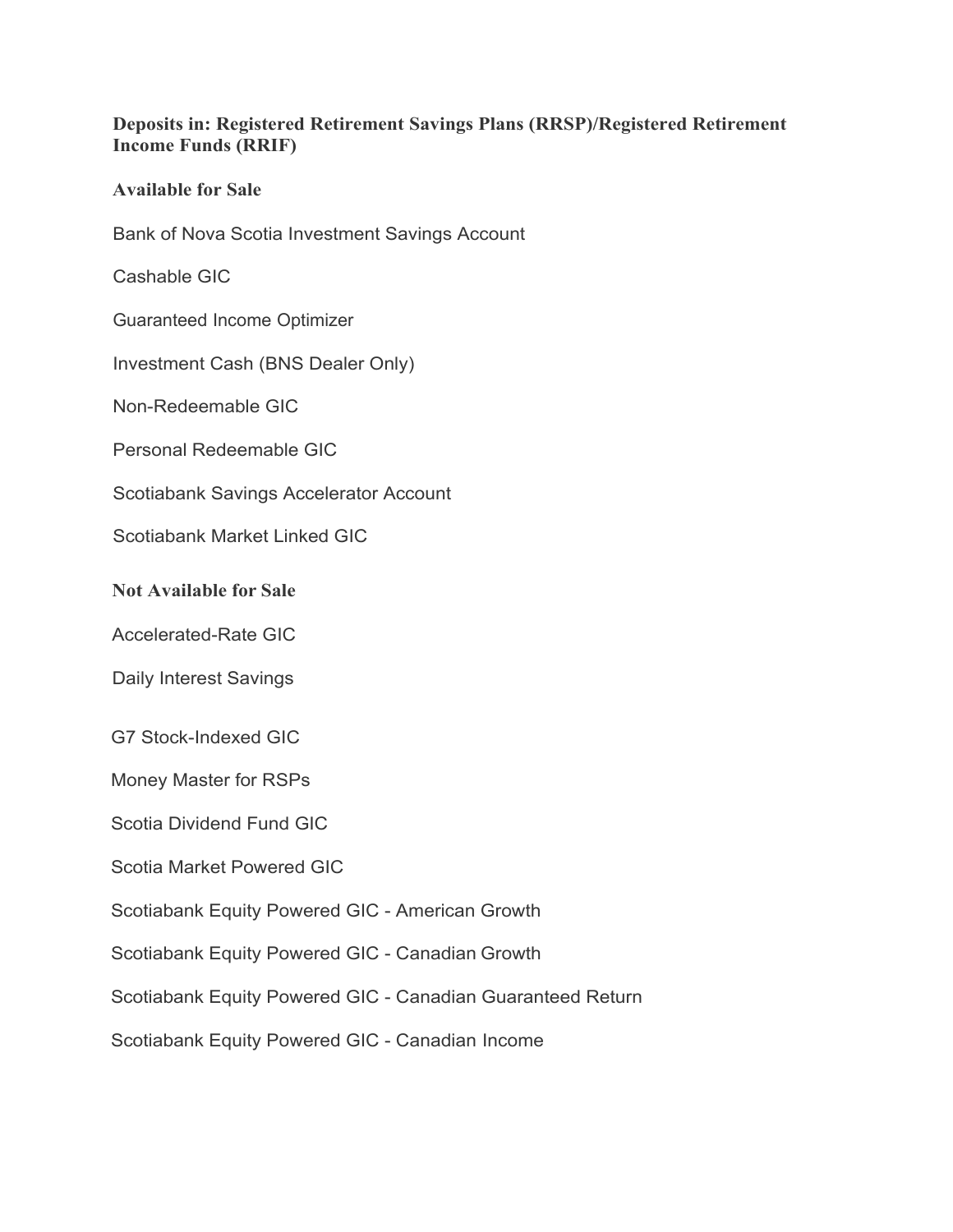Scotiabank Equity Powered GIC - Global Growth

Scotiabank Index Powered GIC

The Ultimate Laddered GIC

U.S. Market Stock-Indexed GIC

All references to RRSP/RRIF include Registered Retirement Savings Plans (RRSP), Lockedin Retirement Savings Plans (LRSP), Locked-in Retirement Accounts (LIRA), Restricted Locked-in Savings Plans (RLSP), Registered Retirement Income Funds (RRIF), Locked-in Retirement Income Funds (LRIF), Prescribed Registered Retirement Income Funds (PRRIF), Restricted Life Income Funds (RLIF), and Life Income Funds (LIF).

#### **Deposits in: Registered Education Savings Plans (RESP)/Registered Disability Savings Plans (RDSP)**

**Available for Sale**

Cashable GIC

Investment Cash (BNS Dealer Only)

Guaranteed Income Optimizer

Non-Redeemable GIC

Personal Redeemable GIC

Scotiabank Savings Accelerator Account

Scotiabank Market Linked GIC

**Not Available for Sale**

Accelerated-Rate GIC

Scotia GIC with Flex

Scotiabank Equity Powered GIC - American Growth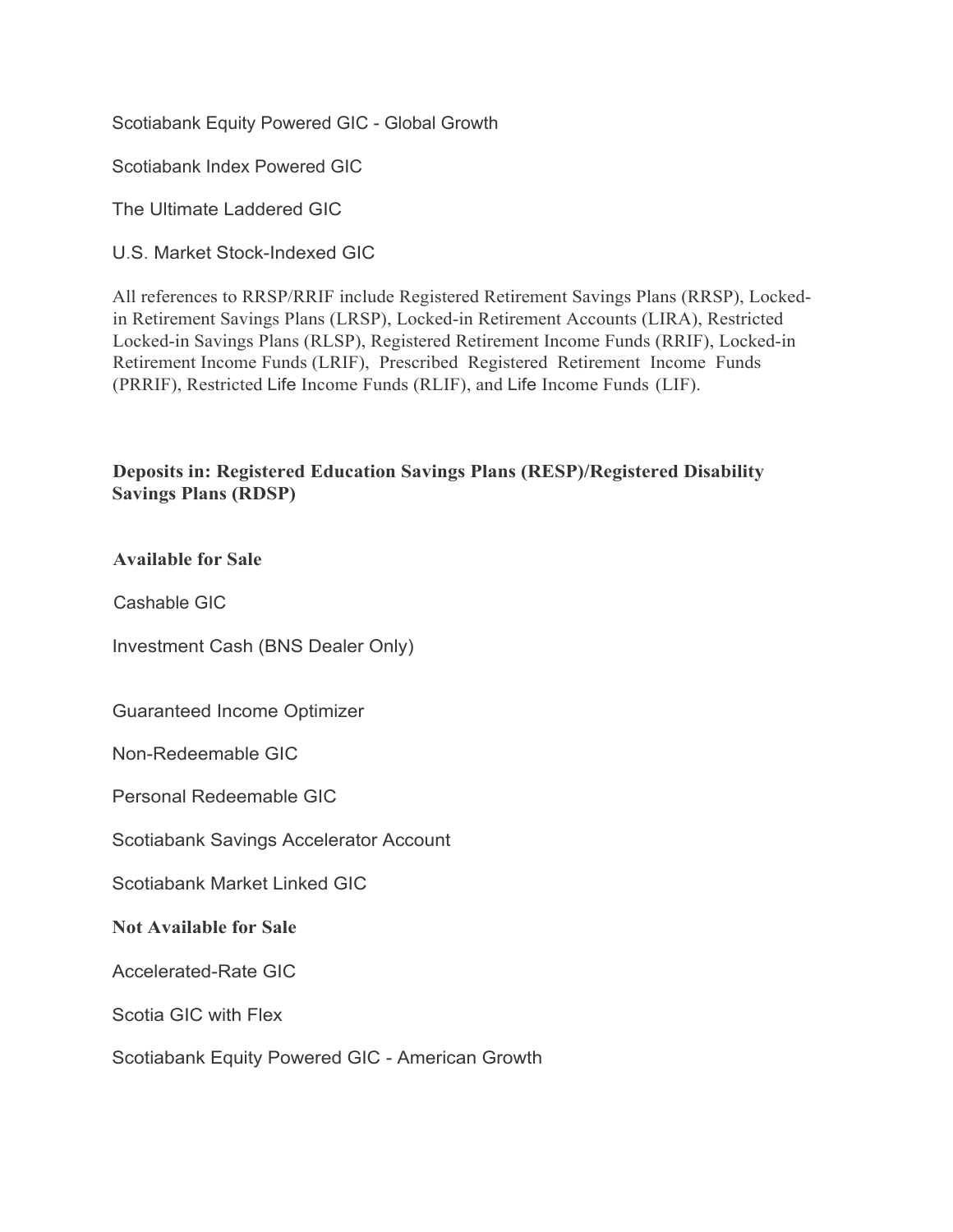Scotiabank Equity Powered GIC - Canadian Growth

Scotiabank Equity Powered GIC - Canadian Guaranteed Return

Scotiabank Equity Powered GIC - Canadian Income

Scotiabank Equity Powered GIC - Global Growth

Scotiabank Index Powered GIC

The Ultimate Laddered GIC

### **Scotia Mortgage Corporation**

Member of Canada Deposit Insurance Corporation

**Deposit Accounts Not Directly Available to Customers** Accrued Interest Payable onDeposits Mortgage Property Tax Accounts Proceeds of Collections Pending Remittance **Deposits in Non-Registered Accounts** 

#### **Available for Sale**

Guaranteed Income Optimizer

Non-Redeemable GIC

Personal Redeemable GIC

Scotiabank Savings Accelerator Account

**Not Available for Sale**

Accelerated-Rate GIC

The Ultimate Laddered GIC

**Deposits in Tax-Free Savings Accounts (TFSA)** 

**Available for Sale**

Guaranteed Income Optimizer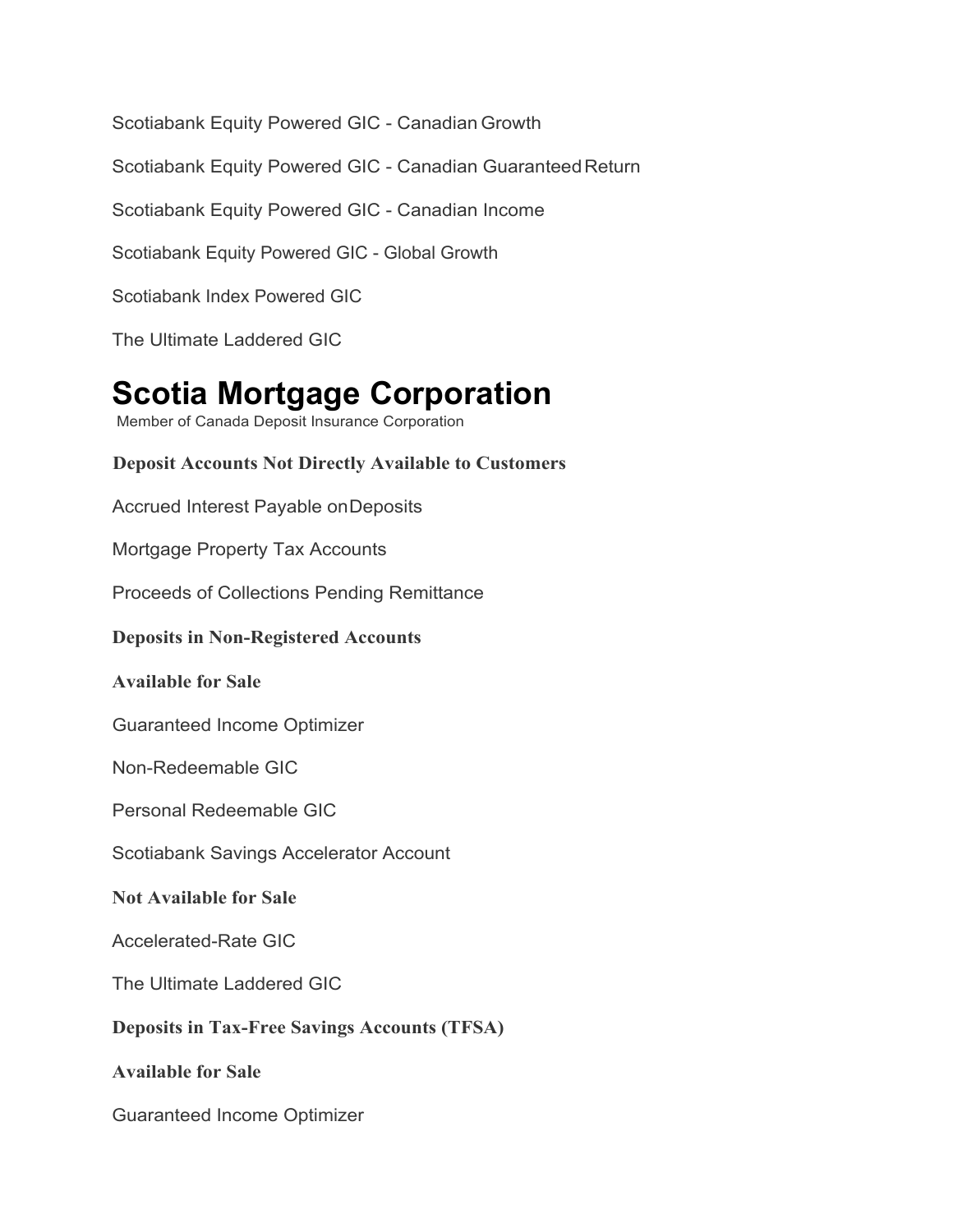Non-Redeemable GIC

Personal Redeemable GIC

Scotiabank Savings Accelerator Account

**Not Available forSale**

Accelerated-RateGIC

The Ultimate Laddered GIC

#### **Deposits in: Registered Retirement Savings Plans (RRSP)/Registered Retirement Income Funds (RRIF)**

**Available for Sale**

Guaranteed Income Optimizer

Non-Redeemable GIC

Personal Redeemable GIC

Scotiabank Savings Accelerator Account

**Not Available for Sale**

The Ultimate Laddered GIC

All references to RRSP/RRIF include Registered Retirement Savings Plans (RRSP), Lockedin Retirement Savings Plans (LRSP), Locked-in Retirement Accounts (LIRA), Restricted Locked-in Savings Plans (RLSP), Registered Retirement Income Funds (RRIF), Locked-in Retirement Income Funds (LRIF), Prescribed Registered Retirement Income Funds (PRRIF), Restricted Life Income Funds (RLIF), and Life Income Funds (LIF).

#### **Deposits in: Registered Education Savings Plans (RESP)/Registered Disability Savings Plans (RDSP)**

**Available for Sale**

Guaranteed Income Optimizer

Non-Redeemable GIC

Personal Redeemable GIC

Scotiabank Savings Accelerator Account

**Not Available for Sale**

Accelerated-RateGIC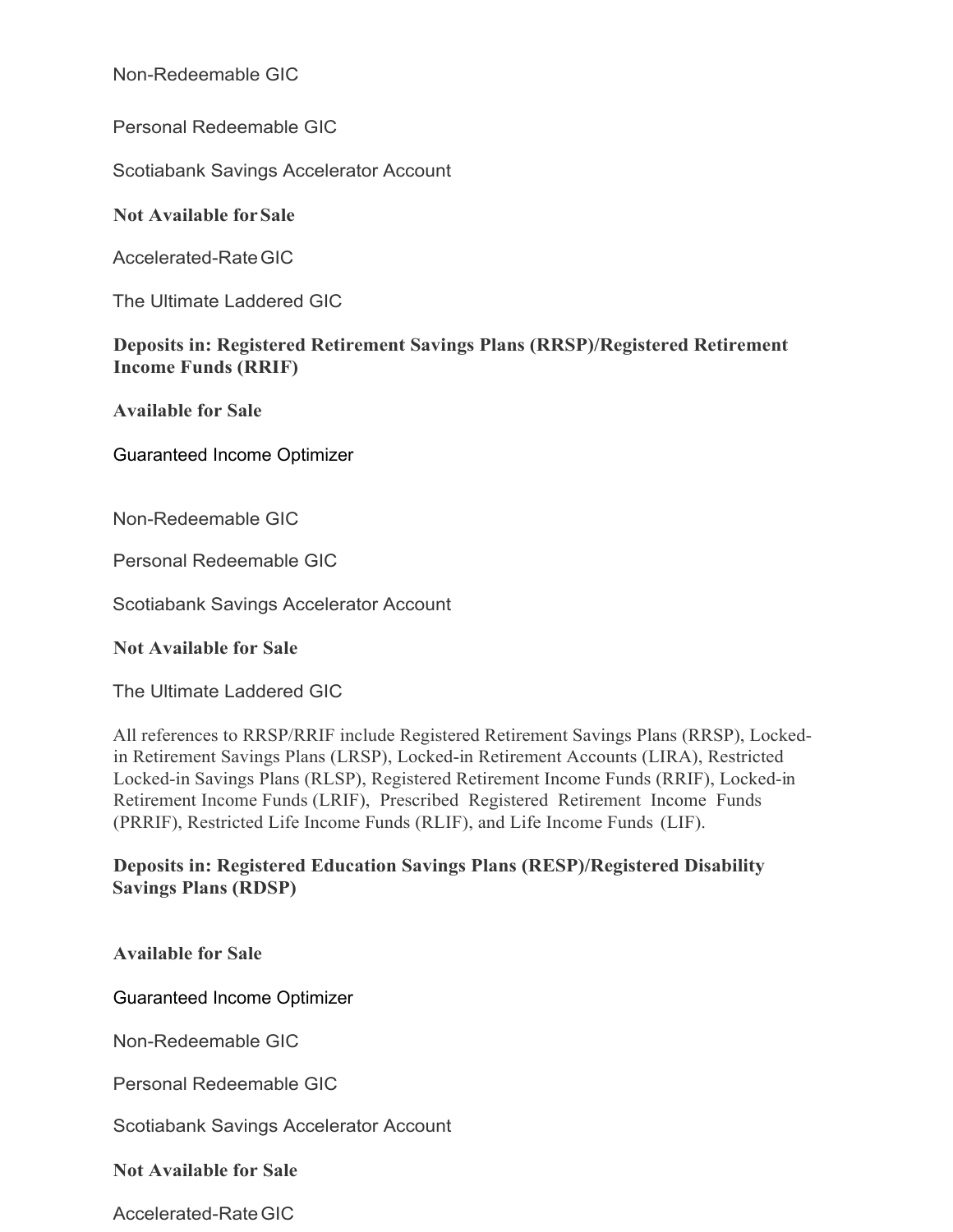## **Montreal Trust Company of Canada**

Member of Canada Deposit Insurance Corporation

#### **Deposit Accounts Not Directly Available to Customers**

Accrued Interest Payable onDeposits

Mortgage Property Tax Accounts

Proceeds of Collections Pending Remittance

#### **Deposits in Non-Registered Accounts**

**Available for Sale**

Cashable GIC

Guaranteed Income Optimizer

Non-Personal Redeemable GIC

Non-Redeemable GIC

Personal Redeemable GIC

Scotiabank Savings Accelerator Account

Scotiabank Market Linked GIC

**Not Available for Sale**

Accelerated-Rate GIC

G7 Stock-Indexed GIC

Scotia GIC with Flex

Scotia Market Powered GIC

Scotiabank Equity Powered GIC -American Growth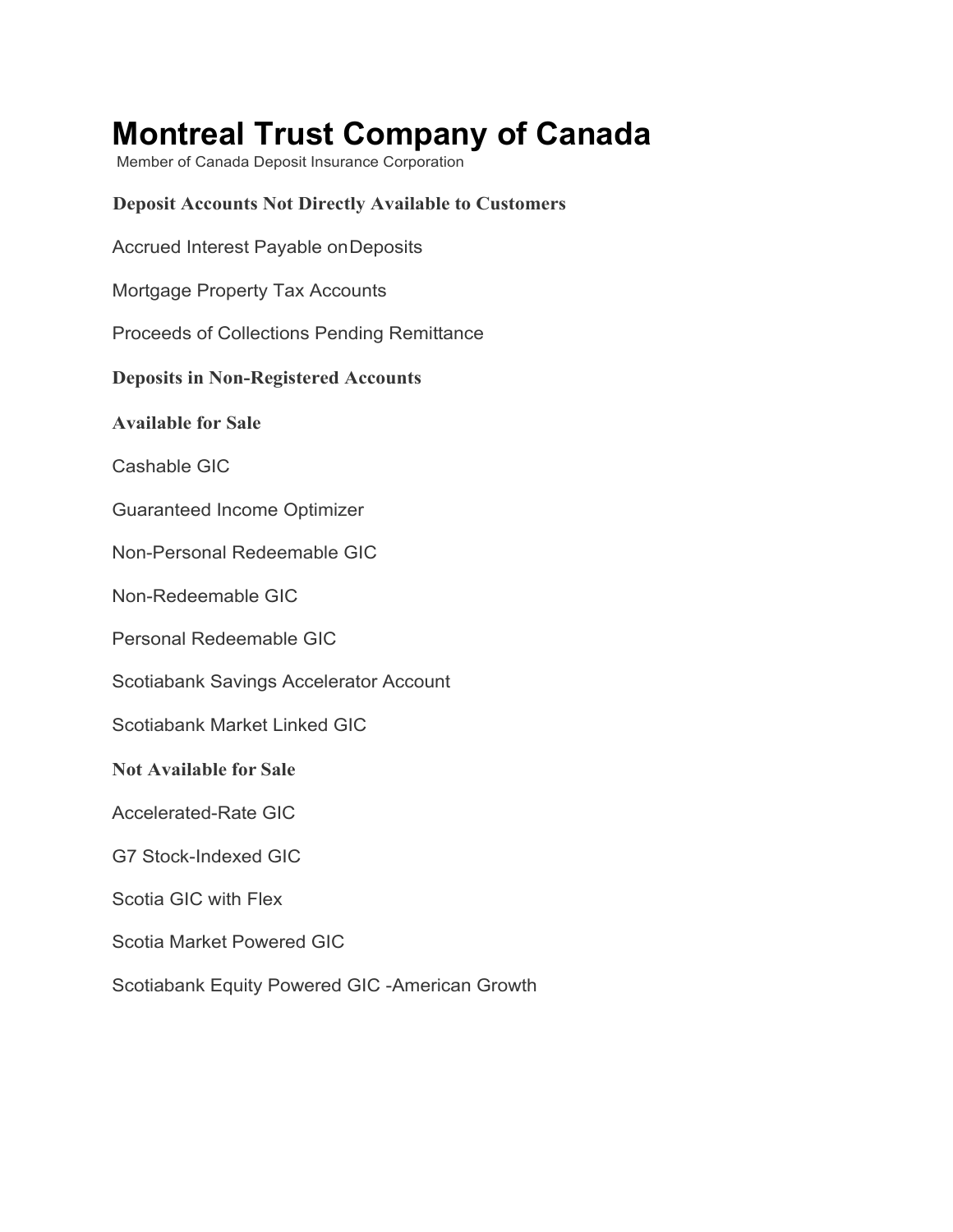Scotiabank Equity Powered GIC - Canadian Growth Scotiabank Equity Powered GIC - Canadian Guaranteed Return Scotiabank Equity Powered GIC - Canadian Income Scotiabank Equity Powered GIC - Global Growth Scotiabank Index Powered GIC The Ultimate Laddered GIC U.S. Market Stock-Indexed GIC **Deposits in Tax-Free Savings Accounts (TFSA) Available for Sale** Cashable GIC Guaranteed Income Optimizer Non-Redeemable GIC Personal Redeemable GIC Scotiabank Savings Accelerator Account Scotiabank Market Linked GIC **Not Available for Sale** Accelerated-Rate GIC G7 Stock-Indexed GIC Scotia GIC with Flex Scotiabank Equity Powered GIC - American Growth Scotiabank Equity Powered GIC - Canadian Growth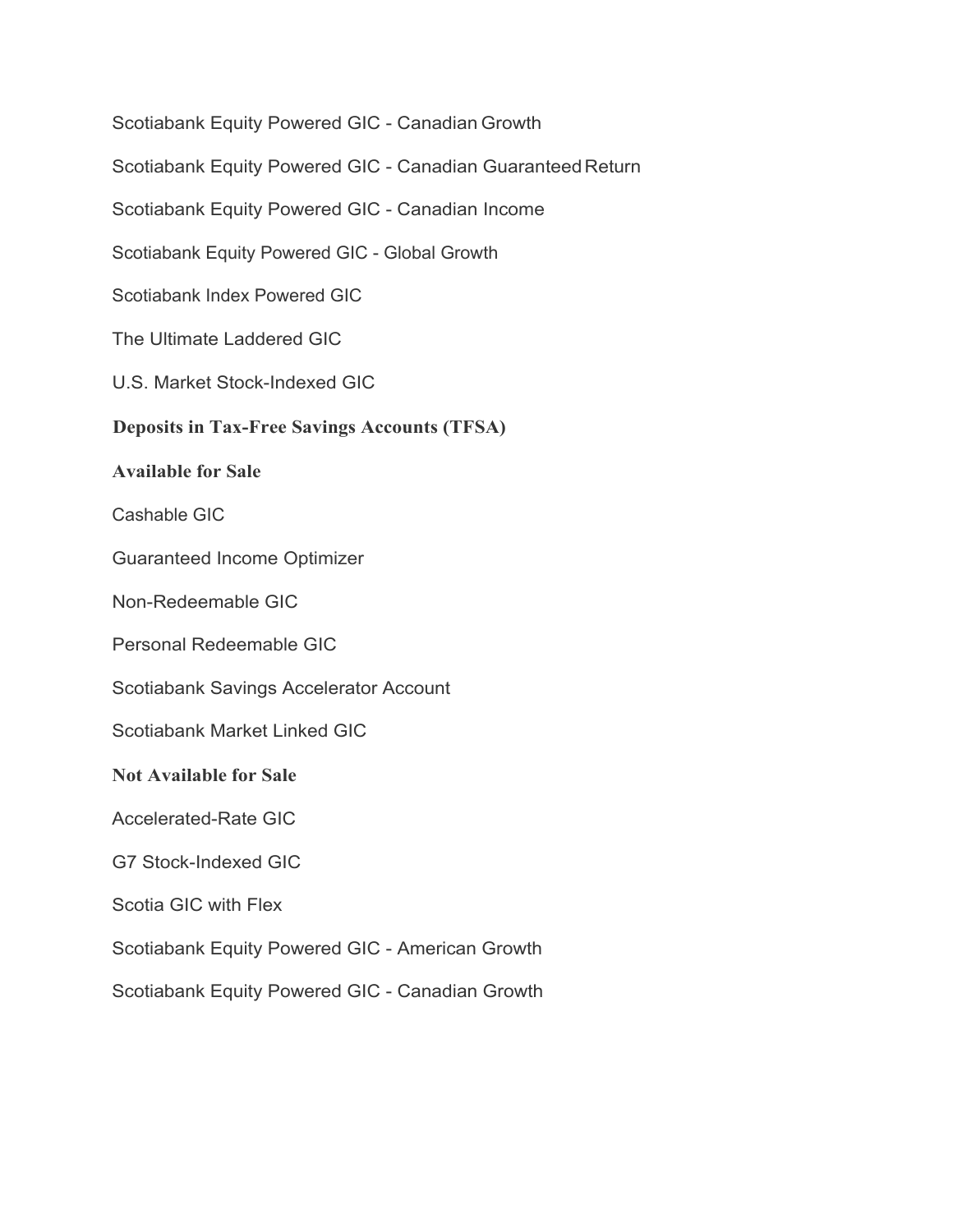Scotiabank Equity Powered GIC - Canadian Guaranteed Return

Scotiabank Equity Powered GIC - Canadian Income

Scotiabank Equity Powered GIC - Global Growth

Scotiabank Index Powered GIC

The Ultimate Laddered GIC

U.S. Market Stock-Indexed GIC

#### **Deposits in: Registered Retirement Savings Plans (RRSP)/Registered Retirement Income Funds (RRIF)**

**Available for Sale**

Cashable GIC

Guaranteed Income Optimizer

Non-Redeemable GIC

Personal Redeemable GIC

Scotiabank Savings Accelerator Account

Scotiabank Market Linked GIC

#### **Not Available for Sale**

Accelerated-Rate GIC

G7 Stock-Indexed GIC

Scotia Dividend Fund GIC

Scotia Market Powered GIC

Scotiabank Equity Powered GIC - American Growth

Scotiabank Equity Powered GIC - Canadian Growth

Scotiabank Equity Powered GIC - Canadian Guaranteed Return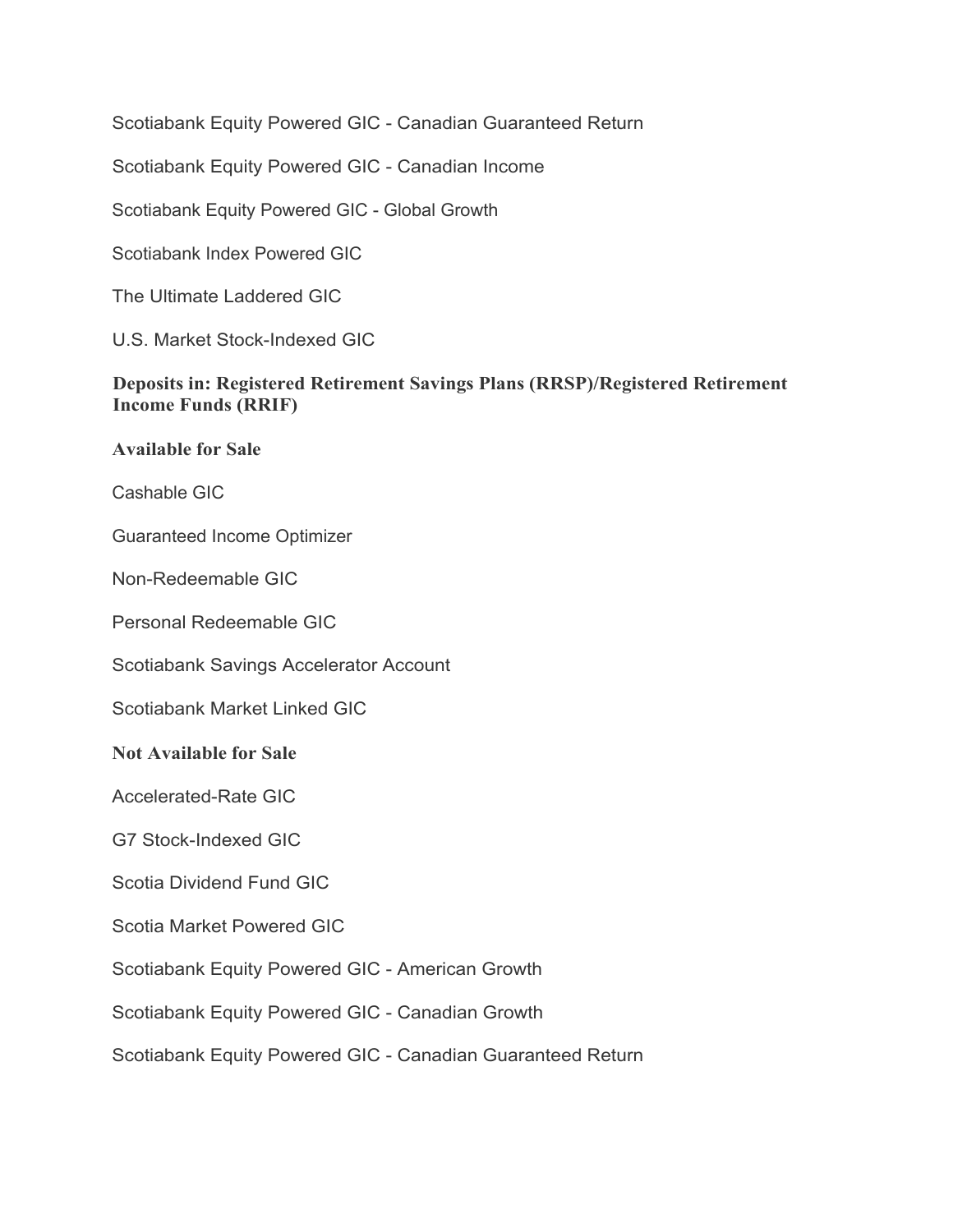Scotiabank Equity Powered GIC - Canadian Income

Scotiabank Equity Powered GIC - Global Growth

Scotiabank Index Powered GIC

The Ultimate Laddered GIC

U.S. Market Stock-Indexed GIC

All references to RRSP/RRIF include Registered Retirement Savings Plans (RRSP), Lockedin Retirement Savings Plans (LRSP), Locked-in Retirement Accounts (LIRA), Restricted Locked-in Savings Plans (RLSP), Registered Retirement Income Funds (RRIF), Locked-in Retirement Income Funds (LRIF), Prescribed Registered Retirement Income Funds (PRRIF), Restricted Life Income Funds (RLIF), and Life Income Funds (LIF).

#### **Deposits in: Registered Education Savings Plans (RESP)/Registered Disability Savings Plans (RDSP)**

| <b>Available for Sale</b>                       |
|-------------------------------------------------|
| Cashable GIC                                    |
| <b>Guaranteed Income Optimizer</b>              |
| Non-Redeemable GIC                              |
| <b>Personal Redeemable GIC</b>                  |
| Scotiabank Savings Accelerator Account          |
| Scotiabank Market Linked GIC                    |
| <b>Not Available for Sale</b>                   |
| <b>Accelerated-Rate GIC</b>                     |
| <b>Scotia GIC with Flex</b>                     |
| Scotiabank Equity Powered GIC - American Growth |
| Scotiabank Equity Powered GIC - Canadian Growth |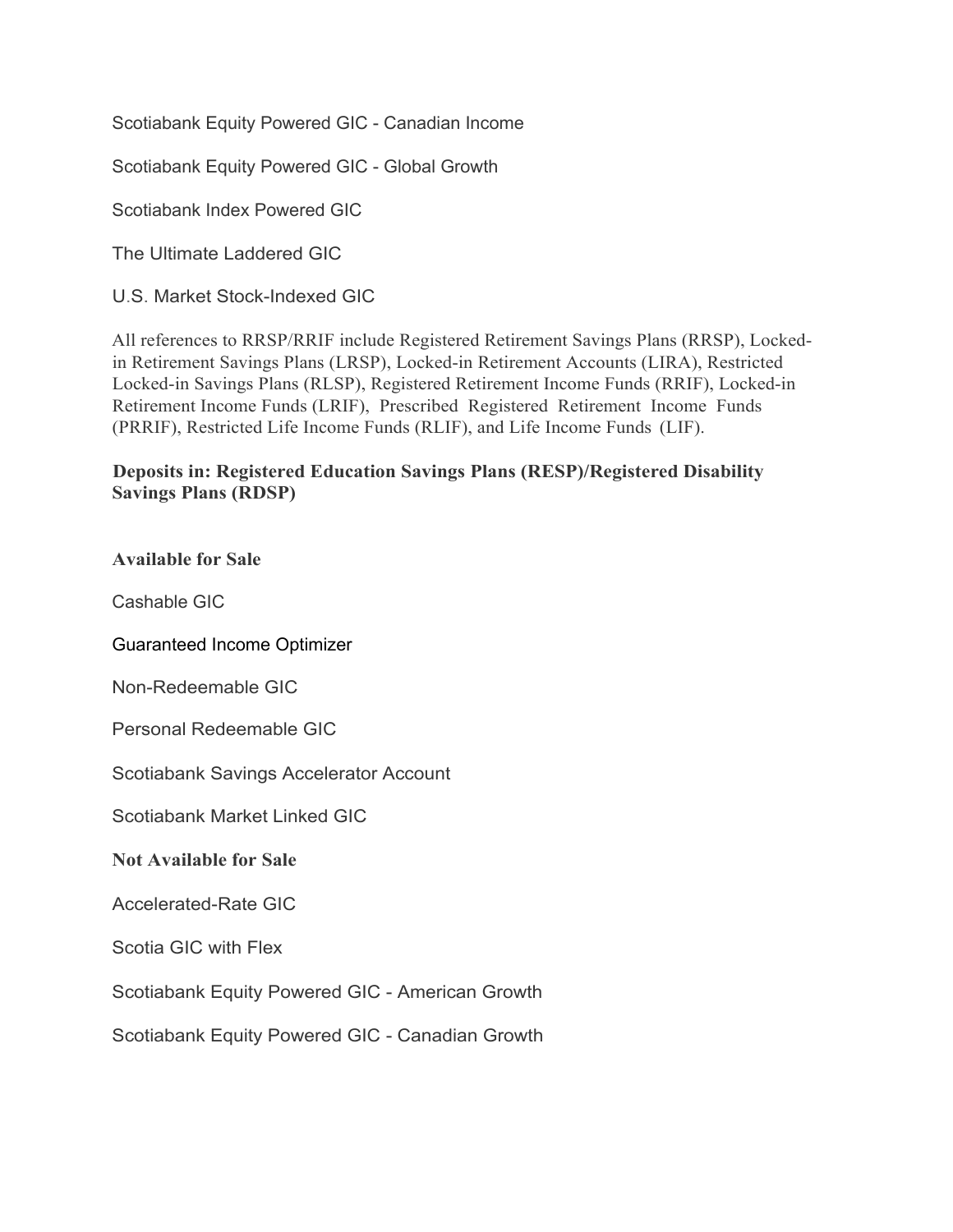Scotiabank Equity Powered GIC - Canadian Guaranteed Return

Scotiabank Equity Powered GIC - Canadian Income

Scotiabank Equity Powered GIC - Global Growth

Scotiabank Index Powered GIC

The Ultimate Laddered GIC

# **National Trust Company**

Member of Canada Deposit Insurance Corporation

**Deposit Accounts Not Directly Available to Customers** Accrued Interest Payable on Deposits **Deposits in Non-Registered Accounts Available for Sale** Cashable GIC Guaranteed Income Optimizer Non-Personal Redeemable GIC Non-Redeemable GIC Personal Redeemable GIC Scotiabank Savings Accelerator Account Scotiabank Market Linked GIC **Not Available for Sale** Accelerated-Rate GIC G7 Stock-Indexed GIC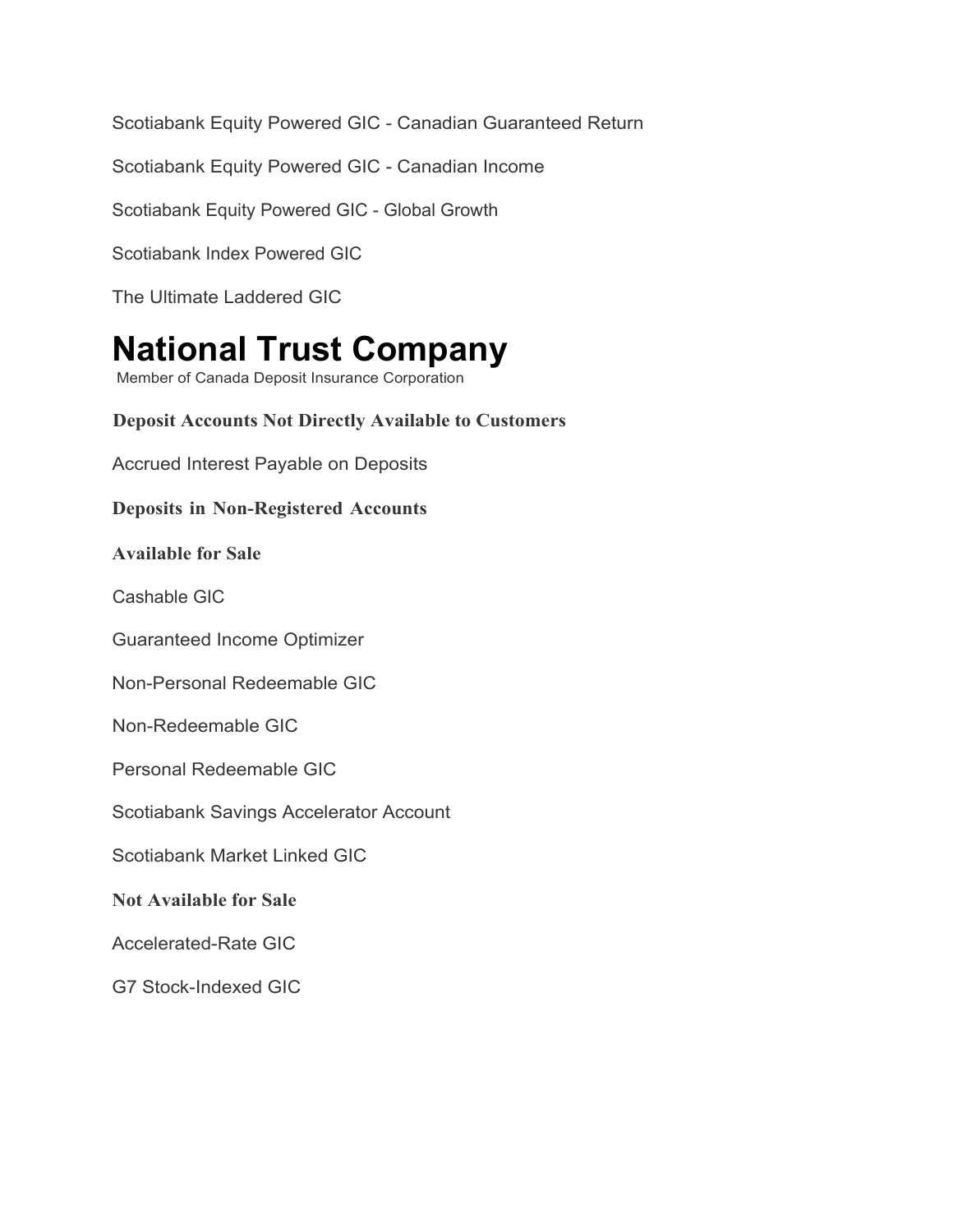Scotia GIC with Flex

Scotia Market Powered GIC

Scotiabank Equity Powered GIC - American Growth

Scotiabank Equity Powered GIC - Canadian Growth

Scotiabank Equity Powered GIC - Canadian Guaranteed Return

Scotiabank Equity Powered GIC - Canadian Income

Scotiabank Equity Powered GIC - Global Growth

Scotiabank Index Powered GIC

The Ultimate Laddered GIC

U.S. Market Stock-Indexed GIC

#### **Deposits in Tax-Free Savings Accounts (TFSA)**

#### **Available for Sale**

Cashable GIC

Guaranteed Income Optimizer

Non-Redeemable GIC

Personal Redeemable GIC

Scotiabank Savings Accelerator Account

Scotiabank Market Linked GIC

#### **Not Available for Sale**

Accelerated-Rate GIC

G7 Stock-Indexed GIC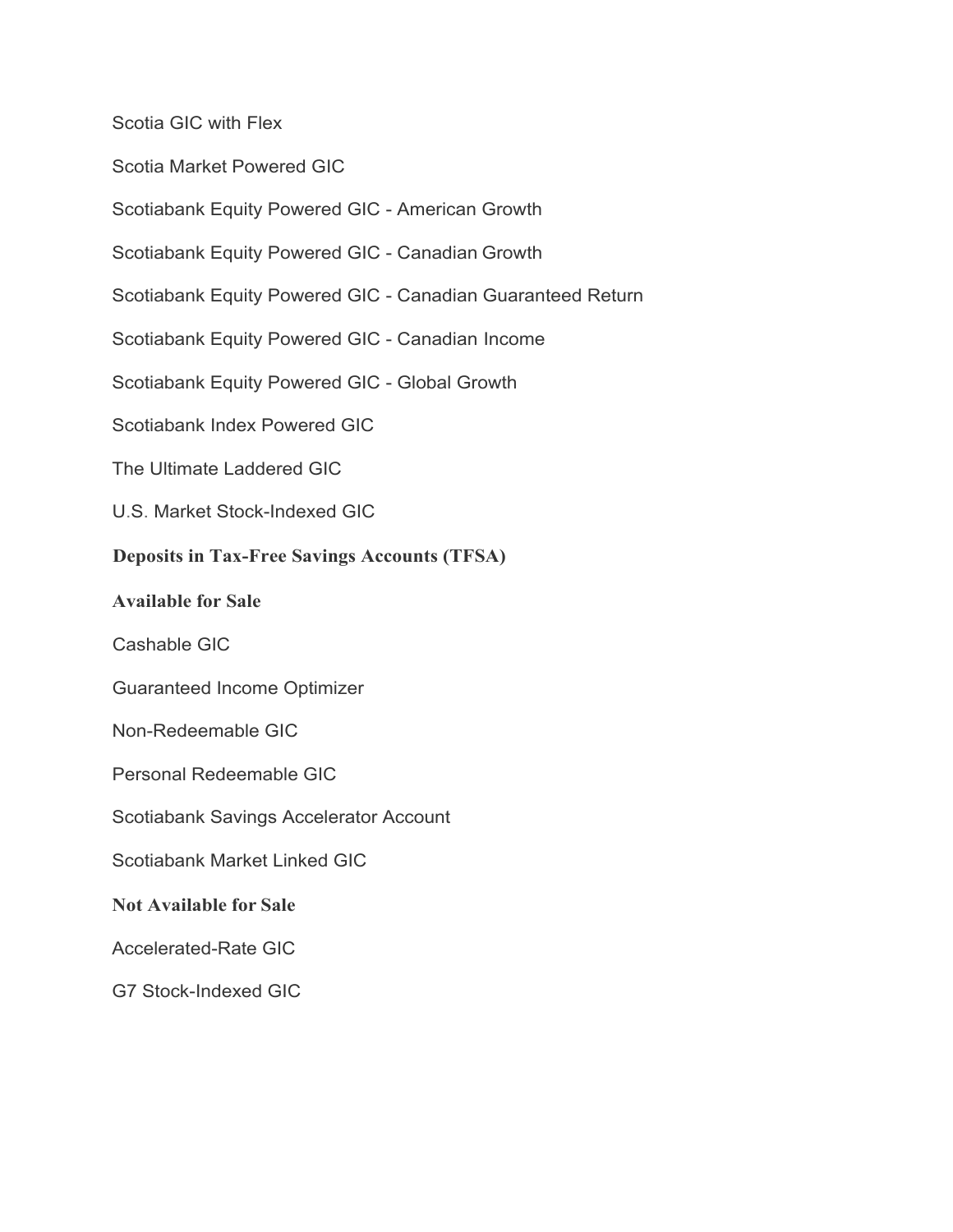Scotia GIC with Flex

Scotiabank Equity Powered GIC - American Growth

Scotiabank Equity Powered GIC - Canadian Growth

Scotiabank Equity Powered GIC - Canadian Guaranteed Return

Scotiabank Equity Powered GIC - Canadian Income

Scotiabank Equity Powered GIC - Global Growth

Scotiabank Index Powered GIC

The Ultimate Laddered GIC

U.S. Market Stock-Indexed GIC

#### **Deposits in: Registered Retirement Savings Plans (RRSP)/Registered Retirement Income Funds (RRIF)**

#### **Available for Sale**

Cashable GIC

Guaranteed Income Optimizer

Non-Redeemable GIC

Personal Redeemable GIC

Scotiabank Savings Accelerator Account

Scotiabank Market Linked GIC

#### **Not Available for Sale**

Accelerated-RateGIC

G7 Stock-Indexed GIC

Scotia Dividend Fund GIC

Scotia Market Powered GIC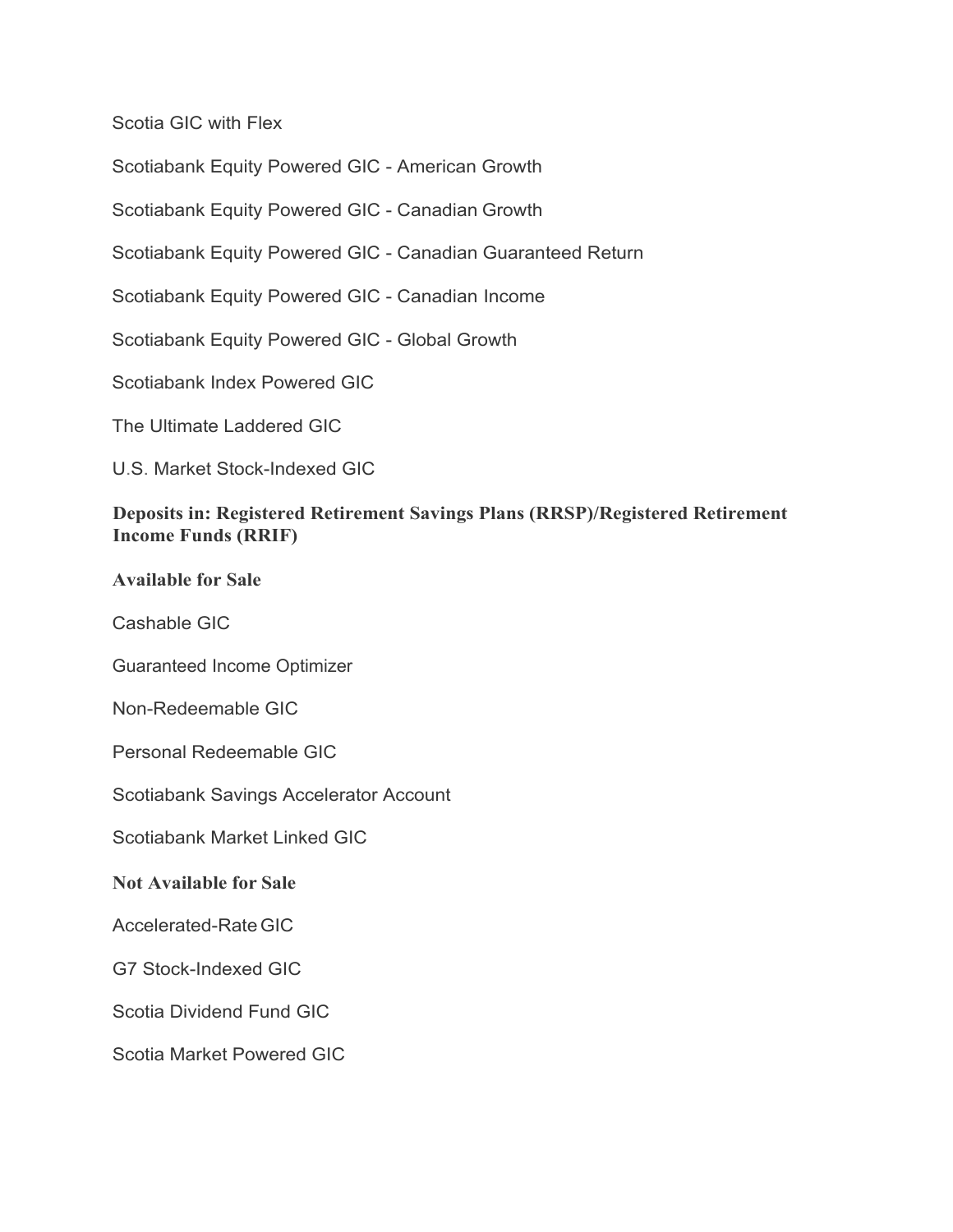Scotiabank Equity Powered GIC - American Growth Scotiabank Equity Powered GIC - Canadian Growth Scotiabank Equity Powered GIC - Canadian Guaranteed Return Scotiabank Equity Powered GIC - Canadian Income Scotiabank Equity Powered GIC - Global Growth Scotiabank Index Powered GIC The Ultimate Laddered GIC U.S. Market Stock-Indexed GIC

All references to RRSP/RRIF include Registered Retirement Savings Plans (RRSP), Lockedin Retirement Savings Plans (LRSP), Locked-in Retirement Accounts (LIRA), Restricted Locked-in Savings Plans (RLSP), Registered Retirement Income Funds (RRIF), Locked-in Retirement Income Funds (LRIF), Prescribed Registered Retirement Income Funds (PRRIF), Restricted Life Income Funds (RLIF), and Life Income Funds (LIF).

#### **Deposits in: Registered Education Savings Plans (RESP)/Registered Disability Savings Plans (RDSP)**

**Available for Sale**

Cashable GIC

Guaranteed Income Optimizer

Non-Redeemable GIC

Personal Redeemable GIC

Scotiabank Savings Accelerator Account

Scotiabank Market Linked GIC